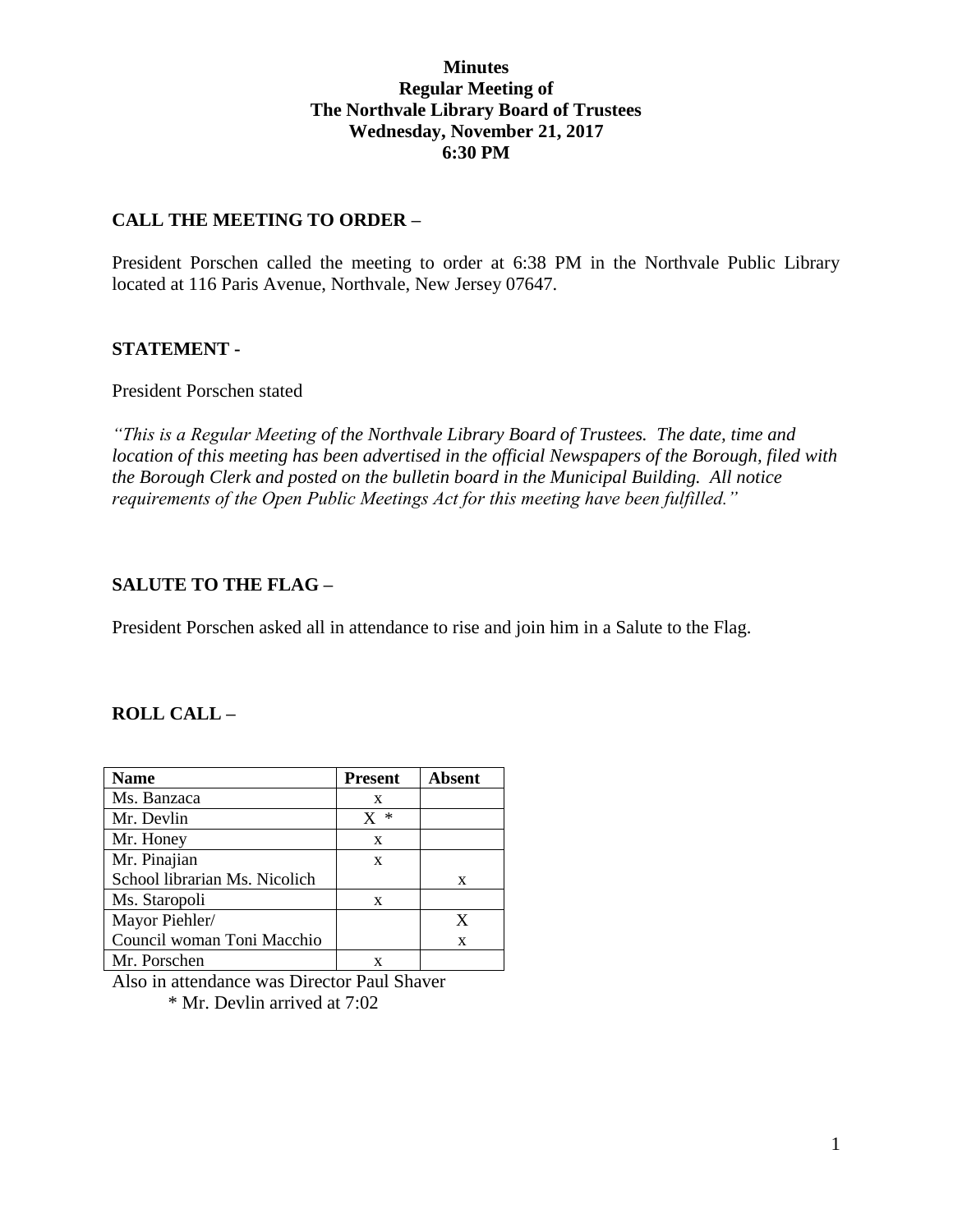# **APPROVAL OF MINUTES**

Resolved to approve the minutes from the October 25, 2017 regular board meeting

The minutes were adopted on a roll call vote as follows:

| <b>Name</b>   | <b>ACTION</b> | YES | N <sub>O</sub> | <b>ABSENT</b> | <b>ABSTAIN</b> |
|---------------|---------------|-----|----------------|---------------|----------------|
| Ms. Banzaca   |               | X   |                |               |                |
| Mr. Devlin    |               |     |                | X             |                |
| Mr. Honey     |               | X   |                |               |                |
| Mr. Pinajian  | second        | X   |                |               |                |
| Ms. Nicolich  |               |     |                |               |                |
| Ms. Staropoli | motion        | X   |                |               |                |
| Mayor Piehler |               |     |                | X             |                |
| Ms. Macchio   |               |     |                |               |                |
| Mr. Porschen  |               | x   |                |               |                |

## **GENERAL DISCUSSION –**

The Board agreed to move next month's meeting to December 20, 2017. Director Paul Shaver will advertise the change in date.

# **Director's Report**

| <b>Program Attendance Summary</b> |               |                |              |                  |                |  |  |
|-----------------------------------|---------------|----------------|--------------|------------------|----------------|--|--|
| Event/Program                     | Date or Month | Children       | Teens        | <b>Adults</b>    | Total          |  |  |
| <b>Story Time</b>                 | 10/2/2017     | $\Omega$       | $\theta$     | $\boldsymbol{0}$ | $\overline{0}$ |  |  |
| Drawing Workshop                  | 10/3/2017     | $\Omega$       | 3            |                  | 4              |  |  |
| <b>ESL Conversation Class</b>     | 10/4/2017     | $\Omega$       | $\theta$     | 7                | 7              |  |  |
| PJ Story Time                     | 10/5/2017     | $\Omega$       | $\theta$     | $\Omega$         | $\overline{0}$ |  |  |
| Read to a Dog                     | 10/5/2017     | 2              | $\theta$     | $\Omega$         | 2              |  |  |
| Yoga                              | 10/7/2017     | $\Omega$       | $\theta$     | $\Omega$         | $\theta$       |  |  |
| <b>Build Your own Catapult</b>    | 10/10/2017    | $\Omega$       | $\theta$     | $\Omega$         | $\theta$       |  |  |
| <b>ESL Conversation Class</b>     | 10/11/2017    | $\Omega$       | $\theta$     | 8                | 8              |  |  |
| <b>Healthy Snacks</b>             | 10/12/2017    | 5              | $\mathbf{0}$ | $\overline{2}$   | 7              |  |  |
| PJ Story Time                     | 10/12/2017    | $\Omega$       | $\Omega$     | $\Omega$         | $\Omega$       |  |  |
| <b>STEM Robotics</b>              | 10/12/2017    | $\overline{0}$ | 9            | $\Omega$         | 9              |  |  |
| Read to a Dog                     | 10/12/2017    | 1              | $\theta$     | $\Omega$         | 1              |  |  |
| Super smash tournament            | 10/13/2017    | $\overline{0}$ | 20           | $\overline{0}$   | 20             |  |  |

#### Programming: October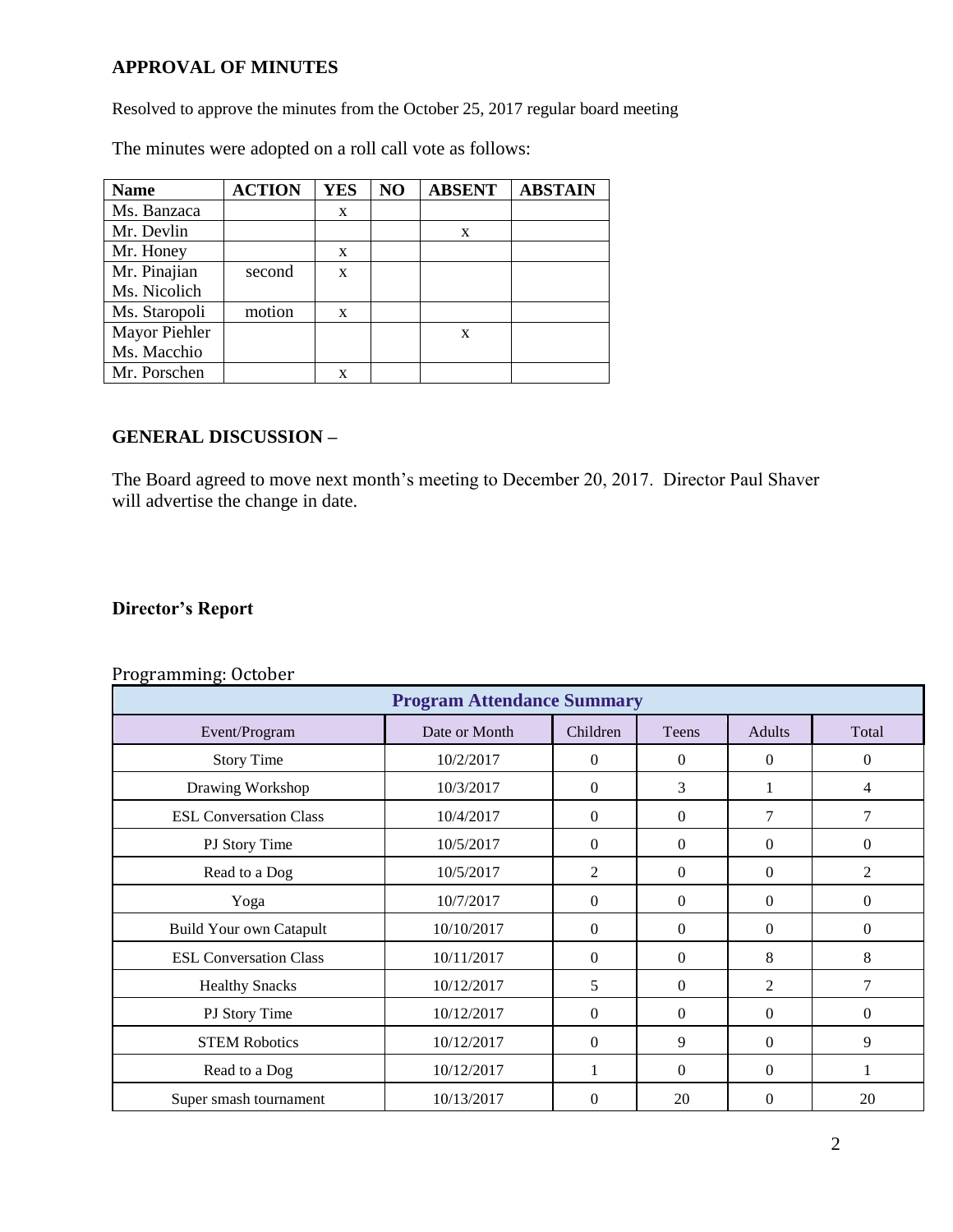| Tile Craft: Cricut            | 10/14/2017 | $\Omega$       | $\Omega$       | 3              | 3   |
|-------------------------------|------------|----------------|----------------|----------------|-----|
| <b>Story Time</b>             | 10/16/2017 | 4              | $\Omega$       | $\Omega$       | 4   |
| <b>Outragehisss Pets</b>      | 10/20/2017 | 40             | 4              | 23             | 67  |
| Tile Craft: Cricut            | 10/19/2017 | $\Omega$       | $\Omega$       | 7              | 7   |
| Tile Craft: Cricut            | 10/17/2017 | $\Omega$       | $\Omega$       | 6              | 6   |
| Snap Circuits                 | 10/17/2017 | 4              | $\Omega$       | $\Omega$       | 4   |
| <b>ESL Conversation Class</b> | 10/18/2017 | $\Omega$       | $\Omega$       | 5              | 5   |
| <b>ESL Conversation Class</b> | 10/25/2017 | $\Omega$       | $\Omega$       | 9              | 9   |
| Northvale's Reading           | 10/24/2017 | $\theta$       | $\Omega$       | 4              | 4   |
| Raspberry Pi                  | 10/27/2017 | $\Omega$       | $\overline{2}$ | $\Omega$       | 2   |
| Family Game Night             | 10/19/2017 | $\overline{2}$ | $\Omega$       | 2              | 4   |
| Super smash tournament        | 10/27/2017 | 6              | 12             | $\theta$       | 18  |
| Tile Craft: Cricut            | 10/27/2017 | $\Omega$       | $\Omega$       | $\overline{2}$ | 2   |
| Total                         |            | 64             | 50             | 79             | 193 |

Library Cards: 1,431 patrons registered as of November 13, 2017. 14 new cards since the October report.

Staff members have pointed out a small error in the policy manual under the unattended Children's Policy and would like to offer a few suggestions.

# BCCLS

- The newly proposed billing structure was passed.
- As of January 1, 2018, patrons will be able to pay their bills online with credit cards.
- Rochelle Park residents overwhelmingly voted to form a municipal library. This will allow the town to rejoin the BCCLS.
- A new interim director, Cindy Czesak, has been chosen for the BCCLS. She was the director of Paterson Public Library for 17 years and the director of Clifton Public Library for 15 years.
- Due to the popularity of our Korean Language books, we would like to increase our order from \$2000 to \$3000 next year. Jiwon Kim, a local resident has volunteered to help us do an email blast in Korean to advertise these books as they come in. She will also lead a free Korean Storytime.

Special Populations

- The Task Force filmed a video here that is now available in the BCCLS knowledge base.
- The Task Force will continue beyond its initial charter until April when its name will be changed to 'Diverse and Underserved Populations'.

Technology

 We have two proposals for copiers, both from companies that were suggested by multiple libraries in the system. I went to Hasbrouck Heights to look at their printer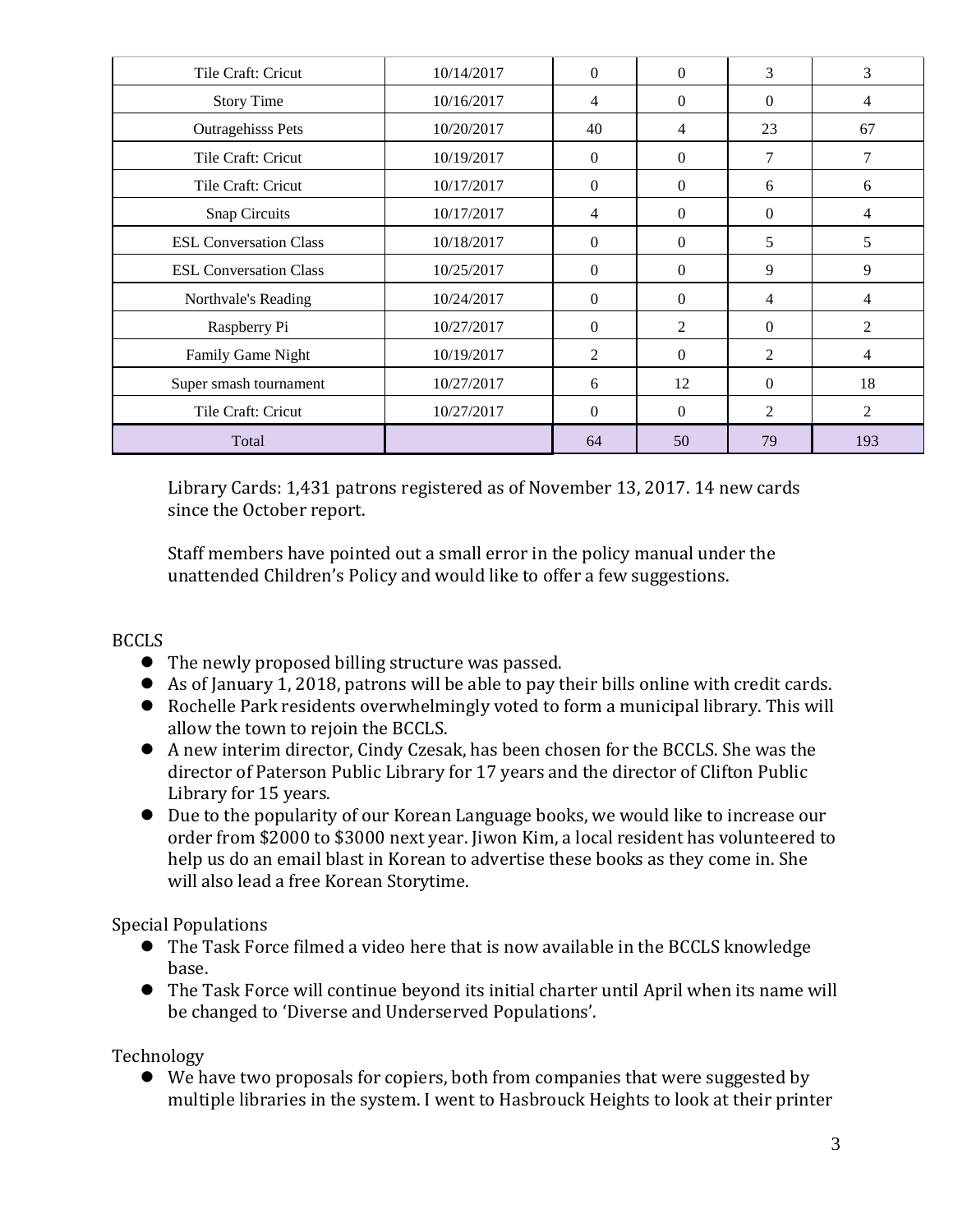and copier set up. They use envisionware, a service to protect computers and control patron login.

- We do not have a 'people counter'. I would like to order one to help us keep an accurate count for next year's state report.
- For 2018, I would like to consider purchasing Playaway Launchpads. These are extremely hardy tablets meant for school children. Each tablet is dedicated to a specific school subject and grade.
- Video Games are currently one of the highest circulating items in public libraries. We'd like to circulate them with late charges of 25 cents/day and a maximum overdue charge of \$5.

Trustee Continuing Education

Library Advocacy Services for Library Staffs and Boards of Trustees in Hasbrouck Heights November 16th, 7-9 pm. Tina, Melissa, and I attended. That earned us 4 credit hours for trustees putting us at seven hours for the year.

# **Treasurer's Report**

The board discussed options for the 2018 budget and compared the percentages from the 2017 budget.

Director Shaver handed out a chart ANALYZING LIBRARY EXPENSES 2016, which compared all the libraries in BCCLS

# **ROLL CALL VOTES –**

Resolved to approve the claims list for the month of November in the amount of \$12,005.69

The resolution was adopted on a roll call vote as follows:

| <b>Name</b>   | <b>ACTION</b> | <b>YES</b> | NO | <b>ABSENT</b> | <b>ABSTAIN</b> |
|---------------|---------------|------------|----|---------------|----------------|
| Ms. Banzaca   | second        | X          |    |               |                |
| Mr. Devlin    |               | X          |    |               |                |
| Mr. Honey     |               | X          |    |               |                |
| Mr. Pinajian  |               | X          |    |               |                |
| Ms. Nicolich  |               |            |    |               |                |
| Ms. Staropoli |               | X          |    |               |                |
| Mayor Piehler |               |            |    | $\mathbf x$   |                |
| Ms. Macchio   |               |            |    |               |                |
| Mr. Porschen  | motion        | x          |    |               |                |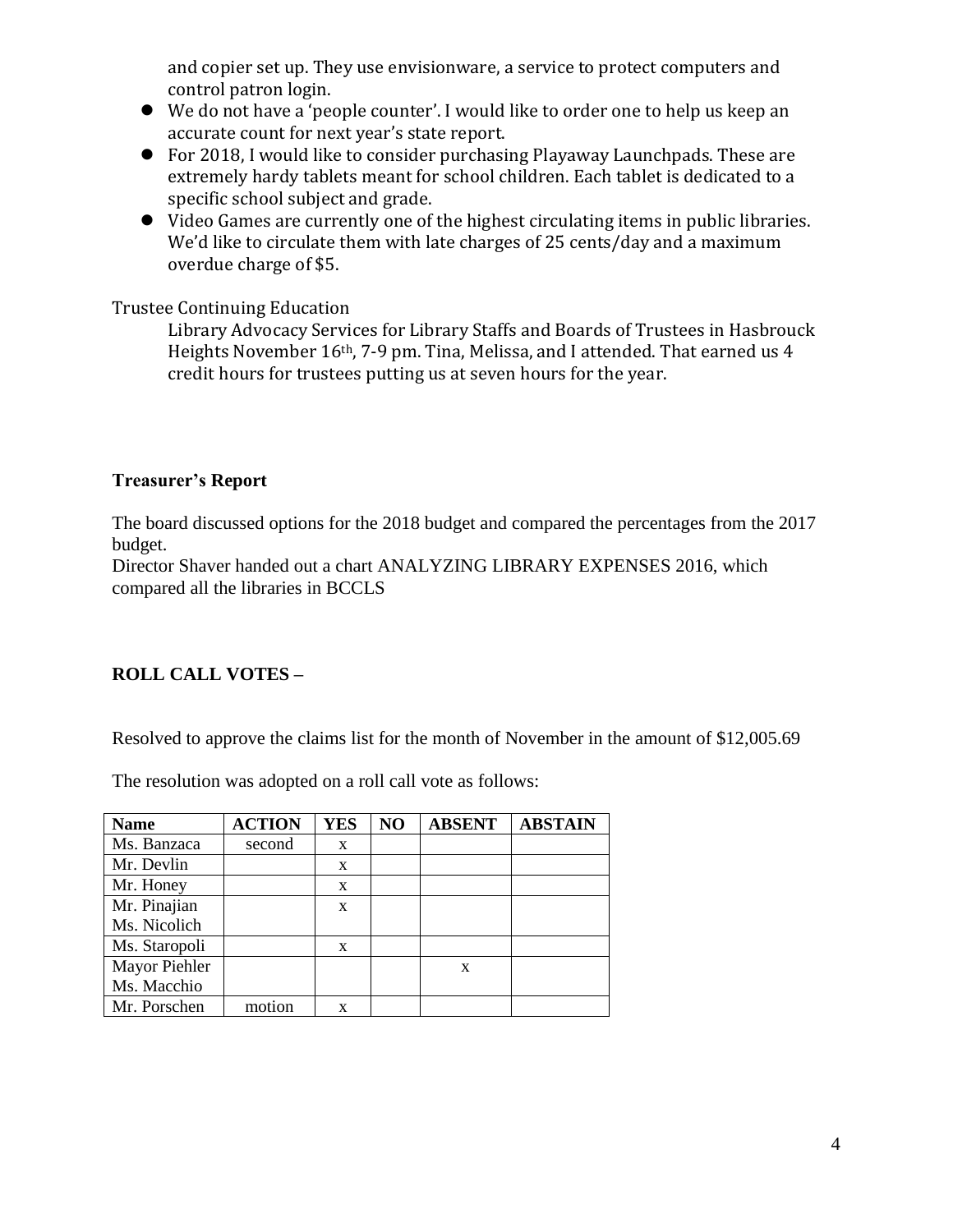Resolved to purchase a small printer/scanner for public use not to exceed \$350.

| <b>Name</b>   | <b>ACTION</b> | <b>YES</b> | NO | <b>ABSENT</b> | <b>ABSTAIN</b> |
|---------------|---------------|------------|----|---------------|----------------|
| Ms. Banzaca   |               | X          |    |               |                |
| Mr. Devlin    |               | X          |    |               |                |
| Mr. Honey     |               | X          |    |               |                |
| Mr. Pinajian  | second        | X          |    |               |                |
| Ms. Nicolich  |               |            |    |               |                |
| Ms. Staropoli | motion        | X          |    |               |                |
| Mayor Piehler |               |            |    | X             |                |
| Ms. Macchio   |               |            |    |               |                |
| Mr. Porschen  |               | X          |    |               |                |

The resolution was adopted on a roll call vote as follows:

Resolved to approve an increase to our order from \$2000 to \$3000 next year for our Korean Language books due to its popularity.

The resolution was adopted on a roll call vote as follows:

| <b>Name</b>   | <b>ACTION</b> | <b>YES</b> | NO | <b>ABSENT</b> | <b>ABSTAIN</b> |
|---------------|---------------|------------|----|---------------|----------------|
| Ms. Banzaca   |               | X          |    |               |                |
| Mr. Devlin    | motion        | X          |    |               |                |
| Mr. Honey     |               | X          |    |               |                |
| Mr. Pinajian  | second        | X          |    |               |                |
| Ms. Nicolich  |               |            |    |               |                |
| Ms. Staropoli |               | X          |    |               |                |
| Mayor Piehler |               |            |    | X             |                |
| Ms. Macchio   |               |            |    |               |                |
| Mr. Porschen  |               | X          |    |               |                |

Resolved to approve the addition of a late charge of 25 cents/day and a maximum overdue charge of \$5 for video games and a 14 day rental limit.

The resolution was adopted on a roll call vote as follows:

| <b>Name</b>   | <b>ACTION</b> | <b>YES</b> | NO | <b>ABSENT</b> | <b>ABSTAIN</b> |
|---------------|---------------|------------|----|---------------|----------------|
| Ms. Banzaca   |               | X          |    |               |                |
| Mr. Devlin    |               | X          |    |               |                |
| Mr. Honey     | second        | X          |    |               |                |
| Mr. Pinajian  |               | X          |    |               |                |
| Ms. Nicolich  |               |            |    |               |                |
| Ms. Staropoli | motion        | X          |    |               |                |
| Mayor Piehler |               |            |    | X             |                |
| Ms. Macchio   |               |            |    |               |                |
| Mr. Porschen  |               | X          |    |               |                |